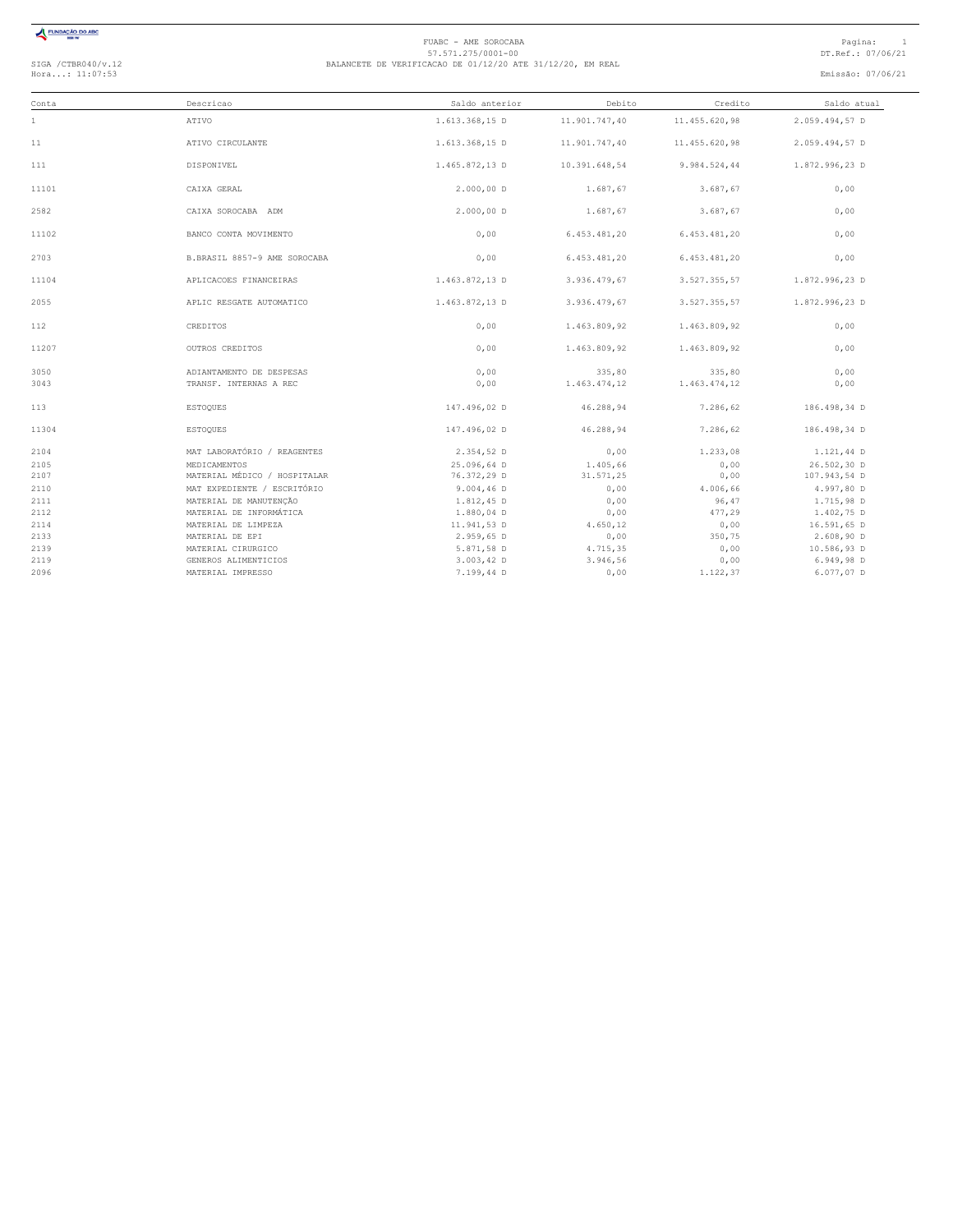

## FUABC - AME SOROCABA<br>57.571.275/0001-00<br>Hora...: 11:07:53 DT.Ref.: 07/06/21<br>Hora...: 11:07:53 Emissão: 07/06/21

| Conta | Descricao                          | Saldo anterior | Debito       | Credito    | Saldo atual  |
|-------|------------------------------------|----------------|--------------|------------|--------------|
| 2     | PASSIVO                            | 1.218.197.61 C | 1.243.333,68 | 844.279.54 | 819.143,47 C |
| 21    | PASSIVO CIRCULANTE                 | 1.006.140,63 C | 1.243.333,68 | 844.279,54 | 607.086,49 C |
| 211   | EXIGIVEL A CURTO PRAZO             | 1.006.140.63C  | 1.243.333,68 | 844.279,54 | 607.086,49 C |
| 21102 | OBRIGAÇÕES C/FORNECEDORES          | 532.464,14 C   | 663.833,63   | 326.344,48 | 194.974,99 C |
| 5086  | FORNECEDOR / PREST.SERVICOS        | 532.464,14 C   | 663.833,63   | 326.344,48 | 194.974,99 C |
| 21103 | OBRIGAÇÕES FISCAIS C/ FORNECEDORES | 29.220,65 C    | 33.001,51    | 5.016,47   | 1.235,61 C   |
| 5019  | IRRF S/SERVICO A RECOLHER          | 7.127,01 C     | 8.038,74     | 1.188,57   | 276,84 C     |
| 5058  | INSS S/SERVICO A RECOLHER          | 0,00           | 0,00         | 29,36      | 29,36 C      |
| 5091  | ISSON S/SERVICO A RECOLHER         | 0,00           | 0,00         | 30,00      | 30,00C       |
| 5093  | COFINS S/SERVIÇO A RECOLHER        | 22.093,64 C    | 24.962,77    | 3.768,54   | 899,41 C     |
| 21104 | OBRIGAÇÕES COM PESSOAL             | 349.294,50 C   | 446.088,24   | 403.012,00 | 306.218,26 C |
| 5002  | SALARIOS A PAGAR                   | 348.895,87 C   | 445.689,61   | 402.663,38 | 305.869,64 C |
| 5037  | PENSÃO ALIMENTICIA A PAGAR         | 398,63 C       | 398,63       | 348,62     | 348,62 C     |
| 21105 | OBRIGAÇÕES SOCIAIS C/PESSOAL       | 43.123,64 C    | 48.372,60    | 57.992,12  | 52.743,16 C  |
| 5054  | IRRF S/FOLHA A RECOLHER            | 14.461,18 C    | 14.461,18    | 22.715,69  | 22.715,69 C  |
| 5080  | CONTRIBUIÇÃO SINDICAL A RECOLHER   | 470,00 C       | 440,00       | 30,00      | 60,00 C      |
| 5039  | INSS S/FOLHA A RECOLHER            | 28.192,46 C    | 33.471,42    | 35.246,43  | 29.967,47 C  |
| 21106 | ENCARGOS COM PESSOAL               | 28.375,41 C    | 28.375,41    | 31.288,28  | 31.288,28 C  |
| 5001  | FGTS S/FOLHA A RECOLHER            | 28.375,41 C    | 28.375,41    | 31.288,28  | 31.288,28 C  |
| 21199 | OBRIGAÇÕES DIVERSAS                | 23.662,29 C    | 23.662,29    | 20.626,19  | 20.626,19 C  |
| 5062  | RATEIO ADM A PAGAR                 | 20.912,29 C    | 20.912,29    | 20.626,19  | 20.626,19 C  |
| 5032  | TRANSF INTERNAS A PAGAR            | 2.750,00 C     | 2.750,00     | 0,00       | 0,00         |
| 28    | PATRIMONIO LIQUIDO                 | 212.056,98 C   | 0,00         | 0,00       | 212.056,98 C |
| 281   | PATRIMONIO LIQUIDO                 | 212.056,98 C   | 0,00         | 0,00       | 212.056,98 C |
| 28101 | PATRIMONIO LIQUIDO                 | 212.056,98 C   | 0,00         | 0,00       | 212.056,98 C |
| 9915  | AJUSTE DO EXERCÍCIO                | 212.056,98 C   | 0,00         | 0,00       | 212.056,98 C |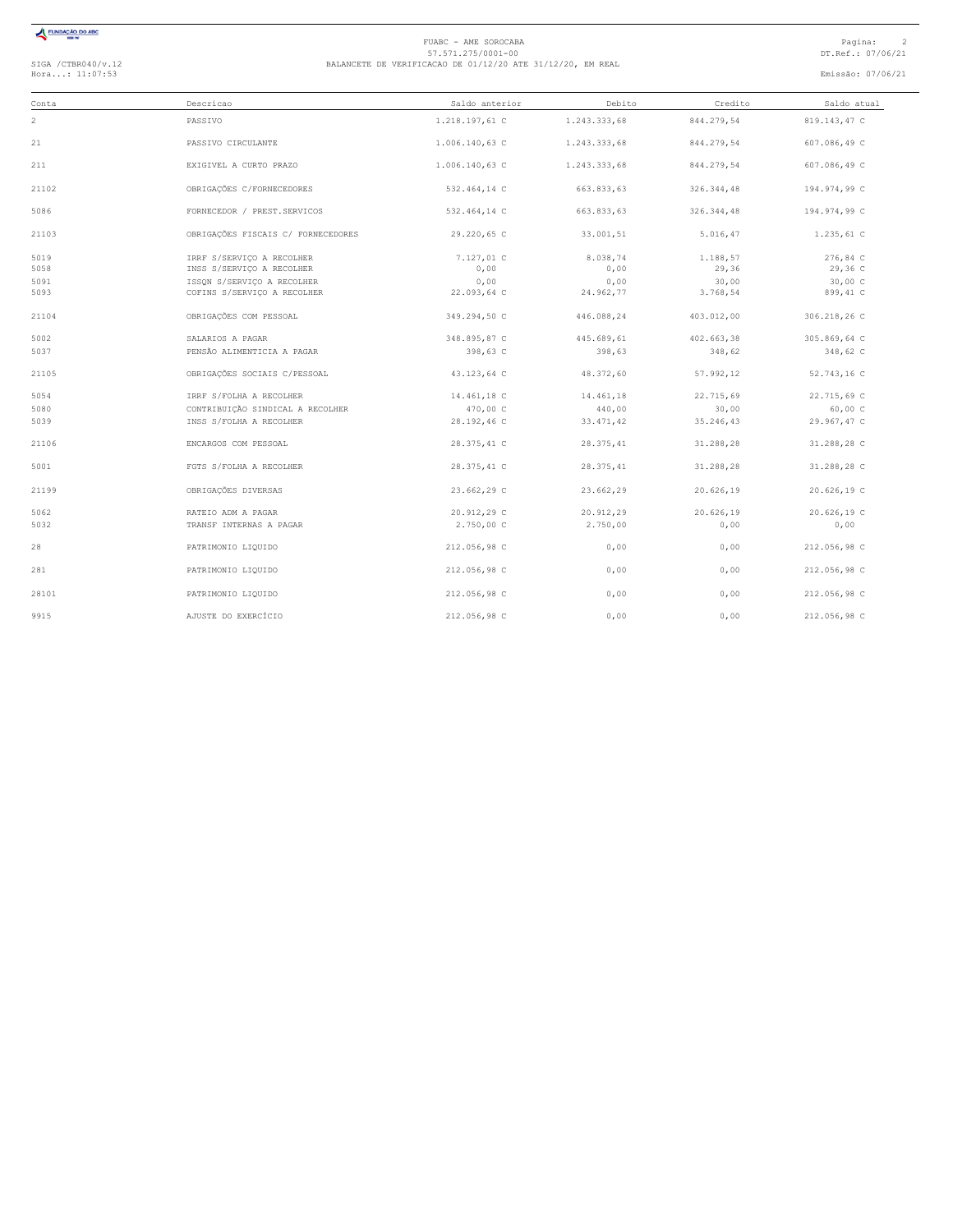

# FUABC - AME SOROCABA<br>57.571.275/0001-00<br>Hora...: 11:07:53 BALANCETE DE VERIFICACAO DE 01/12/20 ATE 31/12/20, EM REAL<br>Hora...: 11:07:53 Emissão: 07/06/21

| Conta | Descricao                 | Saldo anterior | Debito | Credito      | Saldo atual    |
|-------|---------------------------|----------------|--------|--------------|----------------|
| 3     | RECEITAS                  | 1.463.774,56 C | 0,00   | 1.463.838,19 | 2.927.612,75 C |
| 32    | RECEITAS DE SAUDE         | 1.463.652,61 C | 0,00   | 1.463.652,61 | 2.927.305,22 C |
| 323   | CONVENIOS HOSPITALARES    | 1.463.652,61 C | 0,00   | 1.463.652,61 | 2.927.305,22 C |
| 32302 | GOVERNO DO ESTADO DE SP   | 1.463.652,61 C | 0,00   | 1.463.652,61 | 2.927.305,22 C |
| 6311  | AME SOROCABA              | 1.463.652,61 C | 0,00   | 1.463.652,61 | 2.927.305,22 C |
| 33    | RECEITAS FINANCEIRAS      | 121,95 C       | 0,00   | 185,44       | 307,39 C       |
| 331   | APLICAÇÕES FINANCEIRAS    | 121,95 C       | 0,00   | 185,44       | 307,39 C       |
| 33101 | JUROS DE APLICAÇÃO        | 121,95 C       | 0,00   | 185,44       | 307,39 C       |
| 6054  | JUROS DE APLICACAO        | 121,95 C       | 0,00   | 185,44       | 307,39 C       |
| 34    | RECEITAS NÃO OPERACIONAIS | 0,00           | 0,00   | 0, 14        | $0,14$ C       |
| 341   | REC NÃO ASSISTENCIAIS     | 0,00           | 0,00   | 0, 14        | $0,14$ C       |
| 34199 | OUTRAS RECEITAS           | 0,00           | 0,00   | 0, 14        | $0,14$ C       |
| 6004  | RECEITAS DIVERSAS         | 0,00           | 0,00   | 0,08         | $0,08$ C       |
| 6009  | DESCONTOS OBTIDOS         | 0,00           | 0,00   | 0,06         | 0,06C          |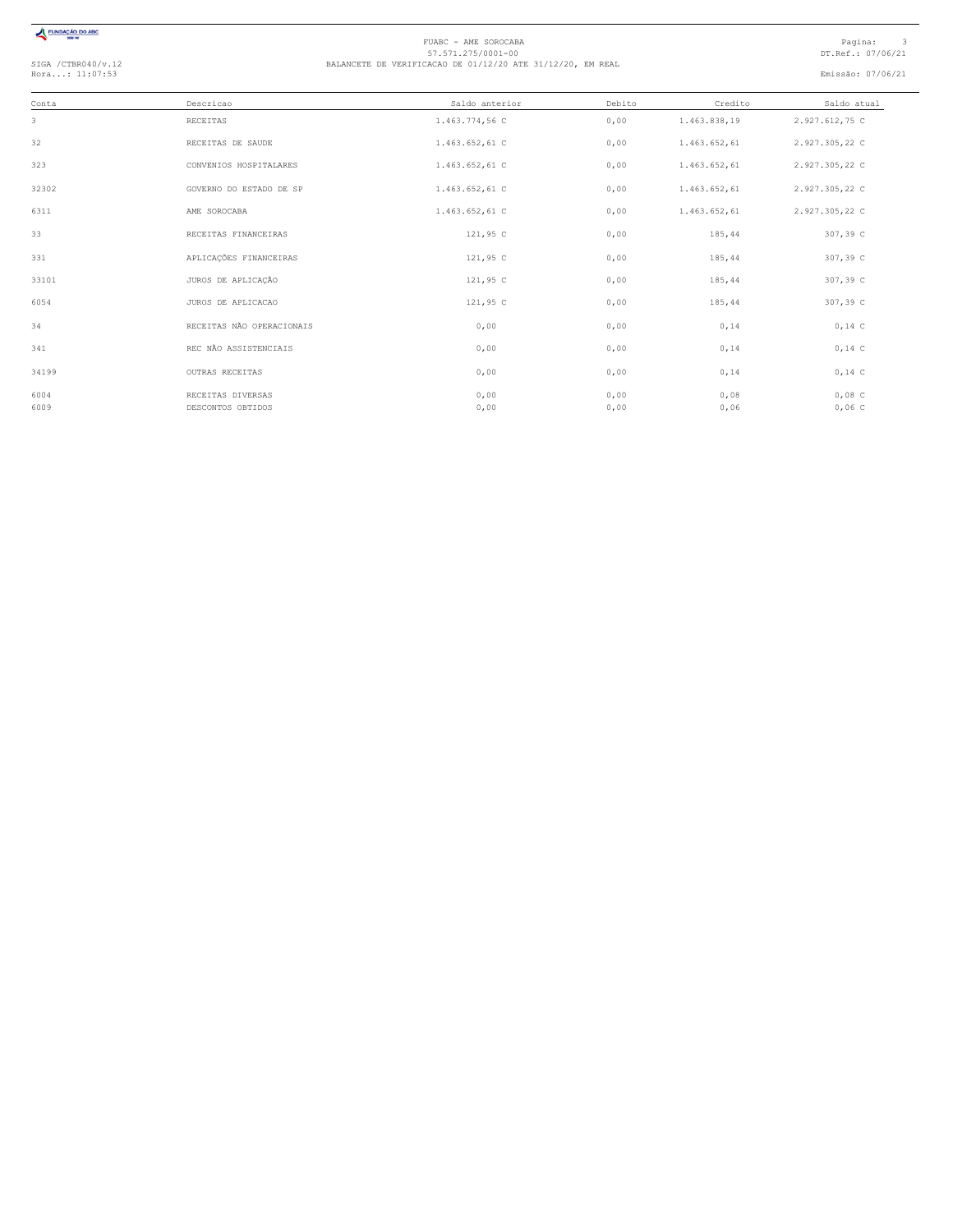

#### FUABC - AME SOROCABA<br>57.571.275/0001-00<br>Hora...: 11:07:54 DT.Ref.: 07/06/21<br>Hora...: 11:07:54 Emissão: 07/06/21

| Conta        | Descricao                                          | Saldo anterior | Debito               | Credito      | Saldo atual                |  |
|--------------|----------------------------------------------------|----------------|----------------------|--------------|----------------------------|--|
| 4            | <b>CUSTOS</b>                                      | 1.068.604,02 D | 871.535,34           | 252.877,71   | 1.687.261,65 D             |  |
| 41           | DESPESAS OPERACIONAIS                              | 1.068.604,02 D | 871.535,34           | 252.877,71   | 1.687.261,65 D             |  |
| 411          | DESPESAS COM MATERIAIS                             | 64.998,96 D    | 134.825,81           | 46.288,94    | 153.535,83 D               |  |
| 41101        | MATERIAL HOSPIT/AMBULAT                            | 57.960,39 D    | 117.547,19           | 42.342,38    | 133.165,20 D               |  |
| 7003         | MATERIAL DE AMBULATORIO                            | 0,00           | 4.852,44             | 0,00         | $4.852, 44$ D              |  |
| 7004         | MATERIAL CIRURGICO                                 | 2.806,55 D     | 4.197,87             | 4.715,35     | 2.289,07 D                 |  |
| 7008         | MATERIAL DE LABORATORIO                            | 158,59 D       | 4.222,92             | 0,00         | 4.381,51 D                 |  |
| 7009         | MAT DE LIMPEZA E HIGIENE                           | 7.861,42 D     | 8.279,85             | 4.650,12     | 11,491,15 D                |  |
| 7013         | GASES INDUSTRIAIS                                  | 85,00 D        | 0,00                 | 0,00         | 85,00 D                    |  |
| 7018         | MEDICAMENTOS                                       | 8.648,19 D     | 15.093,22            | 1.405,66     | 22.335,75 D                |  |
| 7019         | GASES MEDICINAIS                                   | 0,00           | 652,16               | 0,00         | 652,16 D                   |  |
| 7033         | MAT MEDICO HOSPITALAR                              | 38.400,64 D    | 78.637,71            | 31.571,25    | 85.467,10 D                |  |
| 7028         | MATERIAL ODONTOLOGICO                              | 0,00           | 1.611,02             | 0,00         | 1.611,02 D                 |  |
| 41102        | MATERIAL CONSUMO ADMINISTRATIVO                    | 7.038,57 D     | 17.278,62            | 3.946,56     | 20.370,63 D                |  |
|              |                                                    |                |                      |              |                            |  |
| 7002         | GENEROS ALIMENTICIOS                               | 2.577,52 D     | 5.952,18             | 3.946,56     | $4.583, 14$ D              |  |
| 7005         | MATERIAL DE CONSUMO                                | 0,00           | 104,90               | 0,00         | 104,90 D                   |  |
| 7007         | MATERIAL EXPEDIENTES E ESCRITORIOS                 | 2.996,18 D     | 4.094,08             | 0,00         | 7.090,26 D                 |  |
| 7012         | UTENSILIOS DE COPA                                 | 0,00           | 1.218,00             | 0,00         | 1.218,00 D                 |  |
| 7016         | COMBUSTIVEIS E LUBRIFICANTES                       | 0,00           | 555,52               | 0,00         | 555,52 D                   |  |
| 7020         | MAT PARA INFORMATICA                               | 419,92 D       | 2.517,29             | 0,00         | 2.937,21 D                 |  |
| 7023         | MAT PREVEN DE ACIDENTES                            | 390,58 D       | 350,75               | 0,00         | 741,33 D                   |  |
| 8003         | CONSERVAÇÃO E REPAROS                              | 0,00           | 1.363,53             | 0,00         | $1.363,53$ D               |  |
| 7038         | MATERIAL IMPRESSO                                  | 654,37 D       | 1.122,37             | 0,00         | 1.776,74 D                 |  |
| 412          | PRESTADORES DE SERVIÇOS                            | 543.987,90 D   | 142.325,02           | 141.653,42   | 544.659,50 D               |  |
| 41202        | SERVICOS HOSPIT/AMBULAT                            | 499.158,30 D   | 45.840,20            | 141.653,42   | 403.345,08 D               |  |
|              |                                                    |                |                      |              |                            |  |
| 7520         | SERV TECN HOSPITALARES                             | 310.320,34 D   | 0,00                 | 134.333,42   | 175.986,92 D               |  |
| 7547         | LOCAÇÃO DE CILINDROS                               | 0,00           | 123,93               | 0,00         | 123,93 D                   |  |
| 7563         | SERV NEFROLOGIA                                    | $3.325,00$ D   | 0,00                 | 0,00         | $3.325,00$ D               |  |
| 7573         | SERV CARDIOLOGIA                                   | 26.240,00 D    | 0,00                 | 0,00         | 26.240,00 D                |  |
| 7612         | SERV OFTALMOLOGIA                                  | 0,00           | 45.716,27            | 0,00         | 45.716,27 D                |  |
| 7614         | SERV ANESTESIOLOGIA                                | 7.820,00 D     | 0,00                 | 0,00         | 7.820,00 D                 |  |
| 7552         | SERV ENDOCRINOLOGIA                                | 21.850,00 D    | 0,00                 | 7.320,00     | 14.530,00 D                |  |
| 7555         | SERV UROLOGIA                                      | 22.760,00 D    | 0,00                 | 0,00         | 22.760,00 D                |  |
| 7556         | SERV MASTOLOGIA                                    | $7.225,00$ D   | 0,00                 | 0,00         | $7.225,00$ D               |  |
| 7557         | SERV ORTOPEDIA                                     | $6.570,00$ D   | 0,00                 | 0,00         | $6.570,00$ D               |  |
| 7571         | SERV DERMATOLOGIA                                  | 32.150,00 D    | 0,00                 | 0,00         | 32.150,00 D                |  |
| 7572         | SERV OTORRINO                                      | 10.954,97 D    | 0,00                 | 0,00         | 10.954,97 D                |  |
| 7575         | SERV CLINICA GERAL                                 | 13.200,00 D    | 0,00                 | 0,00         | 13.200,00 D                |  |
| 7578         | SERV NEUROLOGIA                                    | 10.607,90 D    | 0,00                 | 0,00         | $10.607,90$ D              |  |
| 7604         | SERV GASTROENTEROLOGIA                             | 26.135,09 D    | 0,00                 | 0,00         | 26.135,09 D                |  |
| 41203        | APOIO TECNICO                                      | 562,90 D       | 11.576,07            | 0,00         | 12.138,97 D                |  |
|              |                                                    |                |                      |              |                            |  |
| 7583<br>7586 | SERV MANUTENÇÃO PREDIAL                            | 0,00           | 600,00               | 0,00         | 600,00 D<br>5.244,18 D     |  |
|              | SERV LAVANDERIA HOSPITALAR                         | 0,00           | 5.244,18             | 0,00         |                            |  |
| 7588         | SERV MOTORISTA                                     | 0,00           | 180,00               | 0,00         | 180,00 D                   |  |
| 7628         | SERV ESTERILIZAÇÃO                                 | 562,90 D       | 0,00                 | 0,00         | 562,90 D                   |  |
| 7629         | SERV RESIDUO HOSPITALAR                            | 0,00           | 1.822,45             | 0,00         | $1.822, 45$ D              |  |
| 7630         | SERV CONTROLE QUALIDADE                            | 0,00           | 705,00               | 0,00         | 705,00 D                   |  |
| 7636         | SERV VIGILANCIA                                    | 0,00           | 336,00               | 0,00         | 336,00 D                   |  |
| 7545<br>7639 | SERV MANUT EQUIPAMENTOS<br>SERV TRATAMENTO DE ÁGUA | 0,00<br>0,00   | 1.450,00<br>1.238,44 | 0,00<br>0,00 | $1.450,00$ D<br>1.238,44 D |  |
| 41204        | SERV ADMINISTRATIVOS                               | 44.266,70 D    | 84.908,75            | 0,00         | 129.175,45 D               |  |
|              |                                                    |                |                      |              |                            |  |
| 7591         | SERV ENGENHARIA ADM                                | 0,00           | 980,00               | 0,00         | 980,00 D                   |  |
| 7598         | DESPESAS COM ALUGUEIS                              | 7.208,81 D     | 0,00                 | 0,00         | 7.208,81 D                 |  |
| 7558         | SERV INFORMAT/PROC. DADOS                          | 16.000,00 D    | 57.253,35            | 0,00         | 73.253,35 D                |  |
| 8001         | DESPESAS COM CONDUÇÃO                              | 0,00           | 702,69               | 0,00         | 702,69 D                   |  |
| 7530         | SERV TEC ADMINISTRATIVA                            | 145,60 D       | 4.066,52             | 0,00         | 4.212,12 D                 |  |